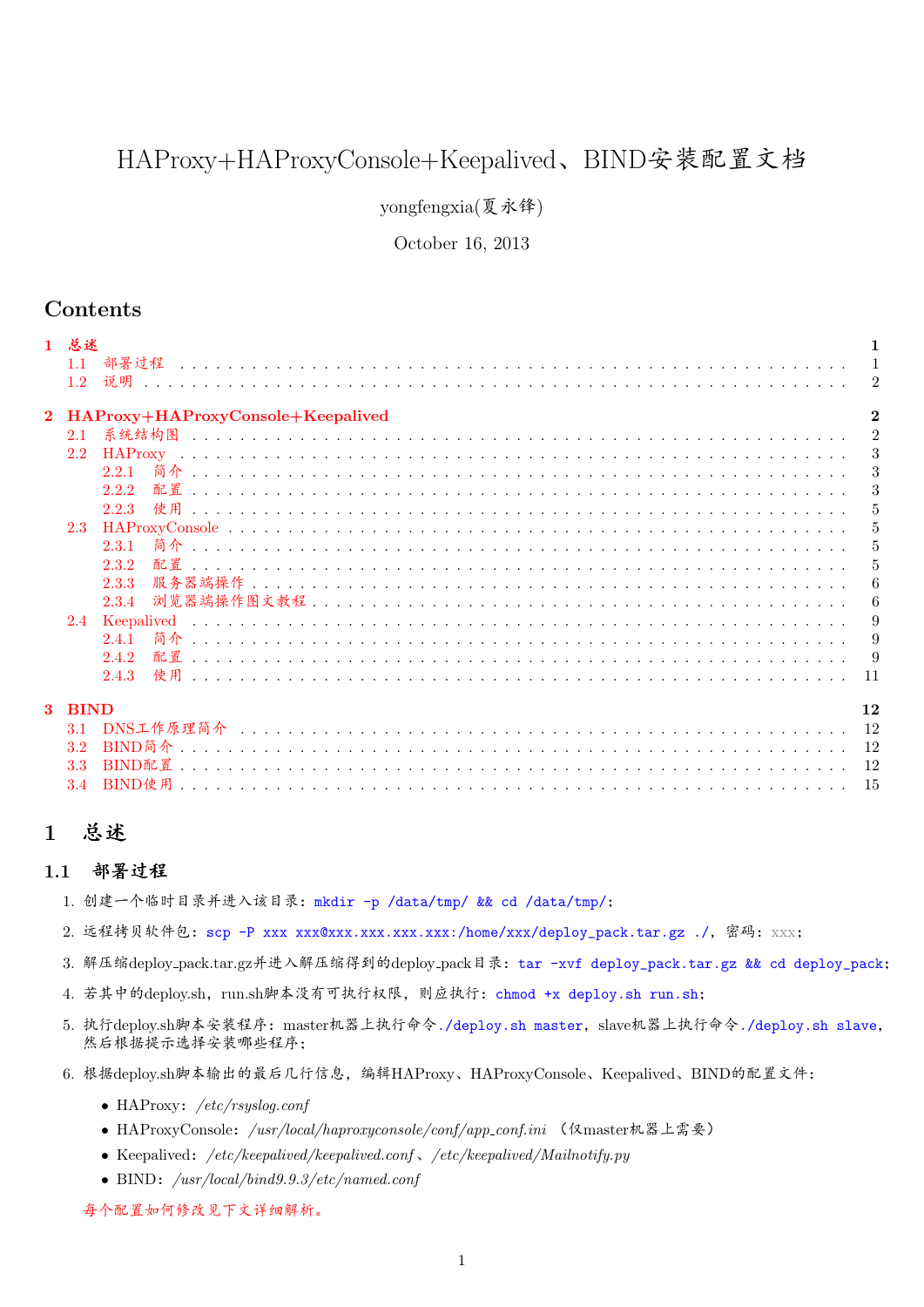- 7. 完成配置文件的修改后,执行run.sh脚本启动程序: master机器上执行命令./run.sh master, slave机器上执行命 令./run.sh slave, 然后根据提示选择启动哪些程序;
- 8. 根据run.sh输出的最后几行信息, 确认服务是否成功启动:
	- HAProxy: netstat -tlnp | grep haproxy
	- HAProxyConsole (仅master服务器上会安装):
		- (a) netstat -tlnp | grep haproxyconsole;
		- (b) 访问web页面http://[服务器ip]:9090, HAProxyConsole默认端口为9090
	- $\bullet$  Keepalived:
		- (a) 在master机器上执行ip a, 确认网卡已绑定Vip;
		- (b) tcpdump vrrp, 查看vrrp协议数据包, 应只有master服务器会发出vrrp数据包
	- BIND: /usr/local/bind9.9.3/bin/dig @机器ip www.baidu.com A, 确认能否完成DNS解析

# <span id="page-1-0"></span>1.2 说明

- 1. 由于本文讲述的HAProxy、HAProxyConsole、Keepalived、BIND都涉及主从服务器概念, 为行文方便现假设:
	- 主服务器ip为: 192.168.2.194
	- 从服务器ip为: 192.168.2.193
	- Keepalived的Vip为: 192.168.2.201
- 2. 下文涉及的配置文件中标为红色的配置项都应根据实际情况进行修改。配置文件中标为灰色的部分表示该注释是本文 笔者自己添加的以帮助读者理解配置项的含义。

### <span id="page-1-1"></span> $\overline{2}$ HAProxy+HAProxyConsole+Keepalived

#### <span id="page-1-2"></span> $2.1$ 系统结构图



Figure 1: HAProxy+HAProxyConsole+Keepalived系统结构图

图中中间部分有两台服务器 (192.168.2.194和192.168.2.193) (角色分别为主、从), 其上安装了HAProxy和Keepalived。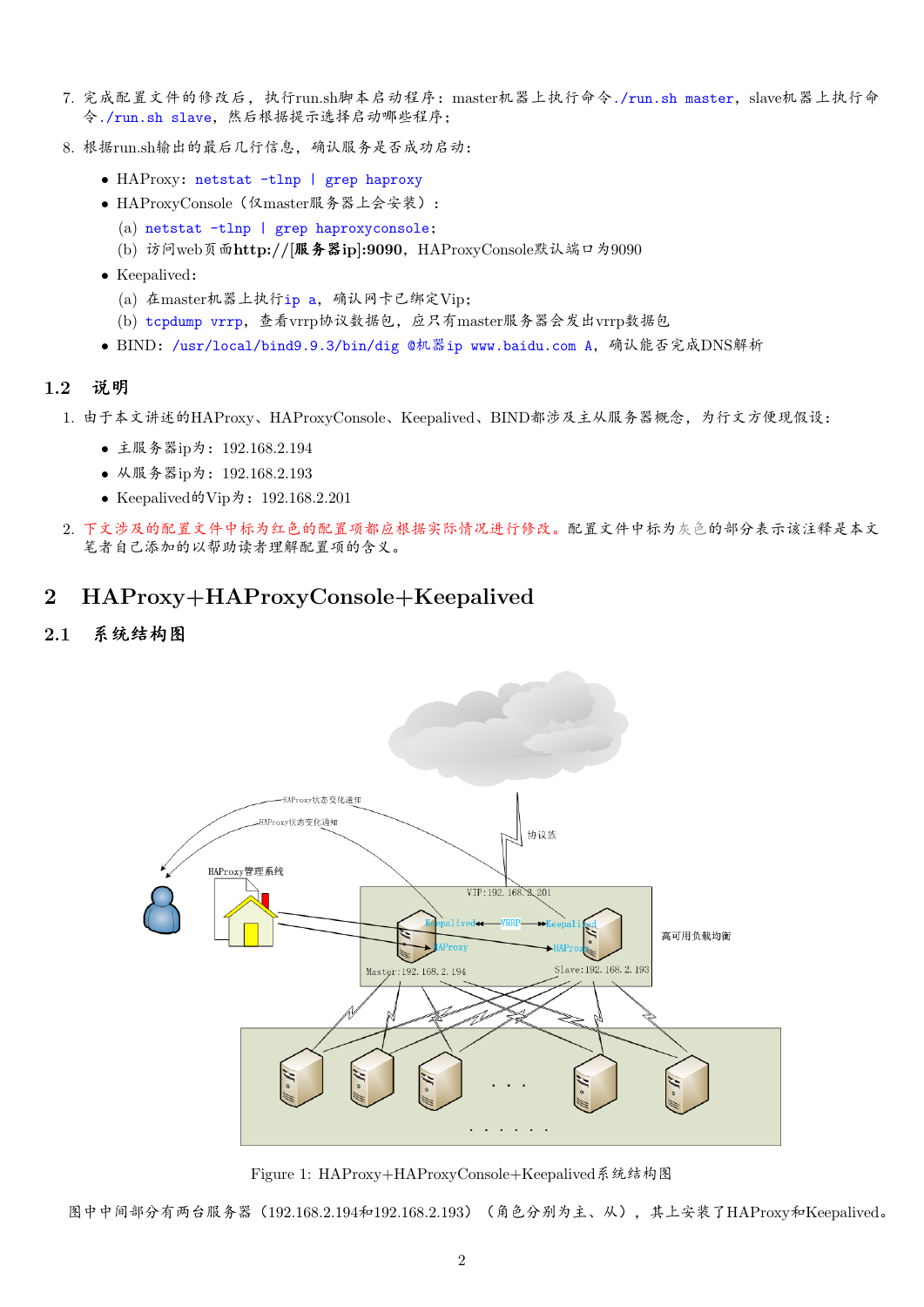正常情况下, Keepalived会将VIP (192.168.2.201) 绑定到主服务器上, 外部网络通过VIP进行服务请求, 即正常情况 下,仅主服务器会接收到服务请求,HAProxy则将请求根据一定规则分配转发到后端的某台服务器上。

两台服务器上的Keepalived通过VRRP协议相互通信,并监听自己所在服务器上的HAProxy进程状态。

当主服务器上的HAProxy无法正常工作时,两个Keepalived进程经过通信,从服务器上的Keepalived会将VIP绑定到从服 务器上, 这时外部的服务请求则由从服务器上的HAProxy进行负载均衡处理, 这个切换过程一般在2、3秒内即可完成。

在HAProxy的主从状态发生切换时,各自服务器上的Keepalived都会向管理员发出通知(邮件、短信等,可通过脚本程 序实现)。

管理员恢复主服务器上的HAProxy进程正常工作后, Keepalived会再次将VIP绑定到主服务器上, 从而继续由主服务器 的HAProxy来完成请求的负载均衡。

这样Keepalived保证了HAproxy负载均衡器不会成为系统的单点, 实现高可用。

HAProxvConsole仅安装在主服务器上, 负责管理主、从服务器HAProxv的配置和HAProxv进程。

#### <span id="page-2-0"></span> $2.2$ **HAProxy**

### <span id="page-2-1"></span> $2.2.1$  简介

HAProxy是一个高性能的代理服务器方案,可以提供7层和4层代理,具有healthcheck,负载均衡等多种特性,大量互联网 服务内部都有应用(如Github、Twitter、Reddit、Disqus、Instagram、Stack Overflow、阿里等)。

项目主页: http://haproxv.1wt.eu

最新稳定版本1.4的文档见:http://cbonte.github.io/haproxy-dconv/configuration-1.4.html

在我们当前应用中主要将HAProxv用作TCP协议的负载均衡。

### <span id="page-2-2"></span> $2.2.2$  配置

global

HAProxv配置文件样例如下所示:

 $\mu$  /usr/local/haproxy/conf/haproxy.conf  $\mu$ 

# 使用系统的syslog记录日志 (通过udp, 默认端口号为514) log 127.0.0.1 local3 debug # 让进程在后台运行, 即作为守护进程运行, 等价于命令行的"-D"选项。也可以通过命令行"-db"选项来禁用。 daemon # 进程所属用户 user root # 进程所属用户组 group root # 限制单个进程的最大连接数为65535 maxconn 65535 # 指定作为守护进程运行的时候, 要创建多少个进程, 默认只创建一个, 需要daemon开启模式 nbproc 1 # pid文件的存放目录 pidfile /usr/local/haproxy/haproxy.pid defaults # 在连接失败或断开的情况下, 允许当前会话被重新分发 option redispatch # 不记录空连接 option dontlognull # 设置在一个服务器上链接失败后的重连次数 retries 3 # 设置服务器分配算法, 此处为轮询 balance roundrobin # 设置等待连接到服务器成功的最大时间 timeout connect 5000ms # 设置客户端的最大超时时间 timeout client 1800000ms # 设置服务器端的最大超时时间 timeout server 1800000ms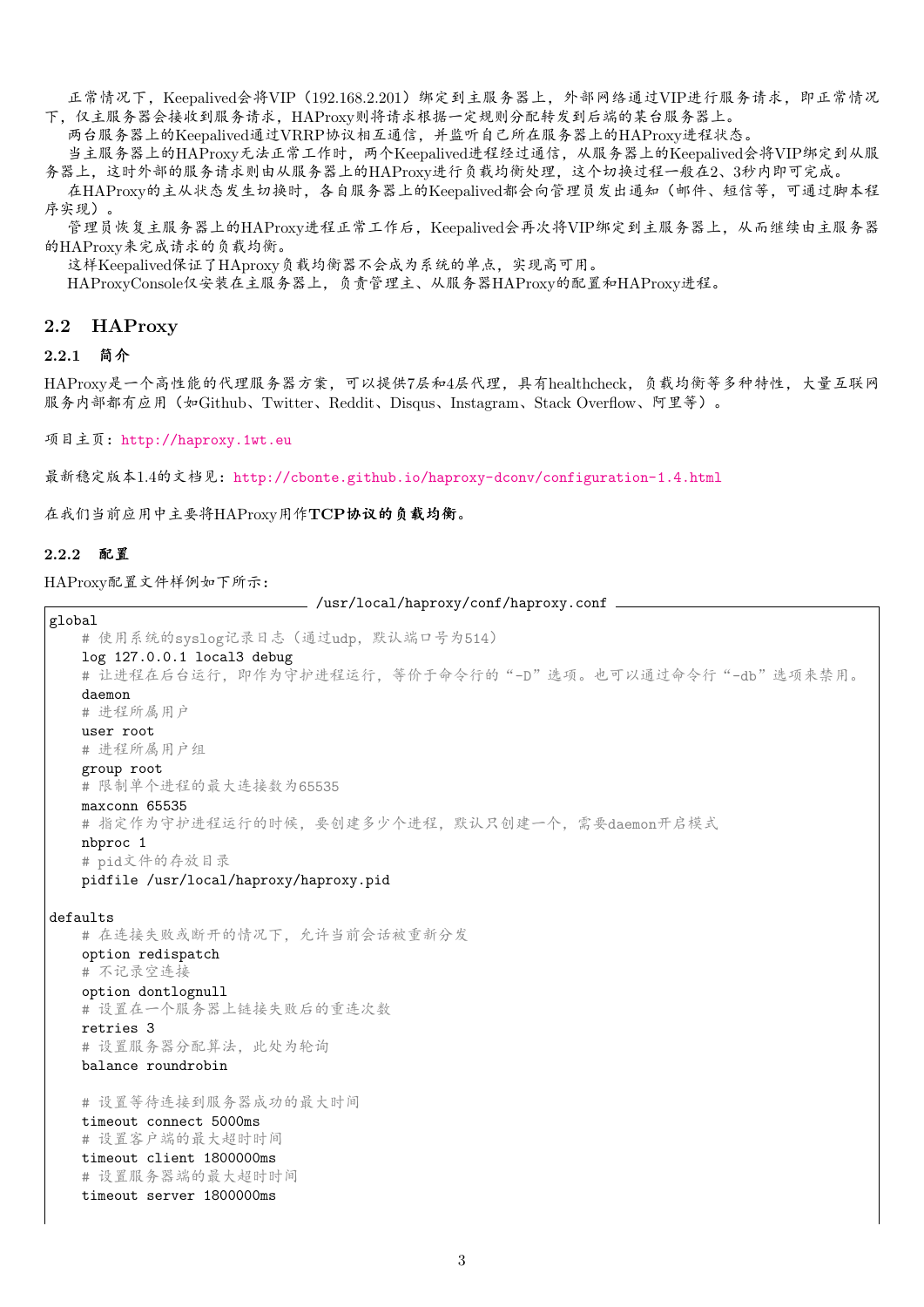# 启用HAProxy自带的数据统计页面 listen stats # 绑定8888端口 bind \*:8888 # http模式 mode http # 开启日志 option httplog log global # 数据统计页面的相对路径URL stats uri / # 身份认证输入框的提示信息 stats realm Haproxy statistic # 页面自动刷新的时间间隔 stats refresh 30s # 启用统计报告 stats enable # 在统计页面上报告额外的信息 stats show-legends # 启用统计管理级别 # 管理级别允许通过web界面启用/禁用后端服务器。默认情况下, 统计页面考虑到安全问题是只读的。 stats admin if TRUE # 启用带身份认证的统计信息页面, 并赋予某账户访问权限。 stats auth admin: admin # 隐藏HAProxy版本。 stats hide-version # 一个"listen"部分定义一个完整的代理,将前端后端部分合并入一个部分中。对于仅是TCP的流量通常比较有用。 # "Listen-10000"为该listen部分的名称,可以赋予具有一定含义的名称, 以便在统计页面上区分不同的listen部分。 listen Listen-10000 # 绑定端口10000 bind  $*:10000$ # tcp负载均衡模式 mode tcp # 开启日志 option toplog log global # 定义该listen的后端 # server之后的是该后端的名称, 接着是该后端的ip和端口 # weight -- 调节服务器的权重 # check -- 允许对该服务器进行健康检查 # inter -- 设置连续的两次健康检查之间的时间, 单位为毫秒(ms), 默认值 2000(ms) # rise -- 指定多少次连续成功的健康检查后, 即可认定该服务器处于可操作状态, 默认值 2 # fall -- 指定多少次不成功的健康检查后, 认为服务器为当掉状态, 默认值 3 server 192.168.2.225:53378 192.168.2.225:53378 weight 3 check inter 2000 rise 2 fall 3 server 192.168.2.226:53378 192.168.2.226:53378 weight 3 check inter 2000 rise 2 fall 3

由于我们会使用HAProxvConole来管理HAProxv. 所以不需要手动编辑HAProxv配置文件。

HAProxy日志是通过系统日志服务器输出到日志文件的。CentOS中默认日志服务器是rsvslogd, 为了支持HAProxy日志 输出, 需配置主、从服务器上的rsvslogd。

在/etc/rsyslog.conf中取消如下两行的注释:

| #\$ModLoad imudp.so |  |  |
|---------------------|--|--|
| #\$UDPServerRun 514 |  |  |

并添加一行:

 $local3.*$ /var/log/haproxy.log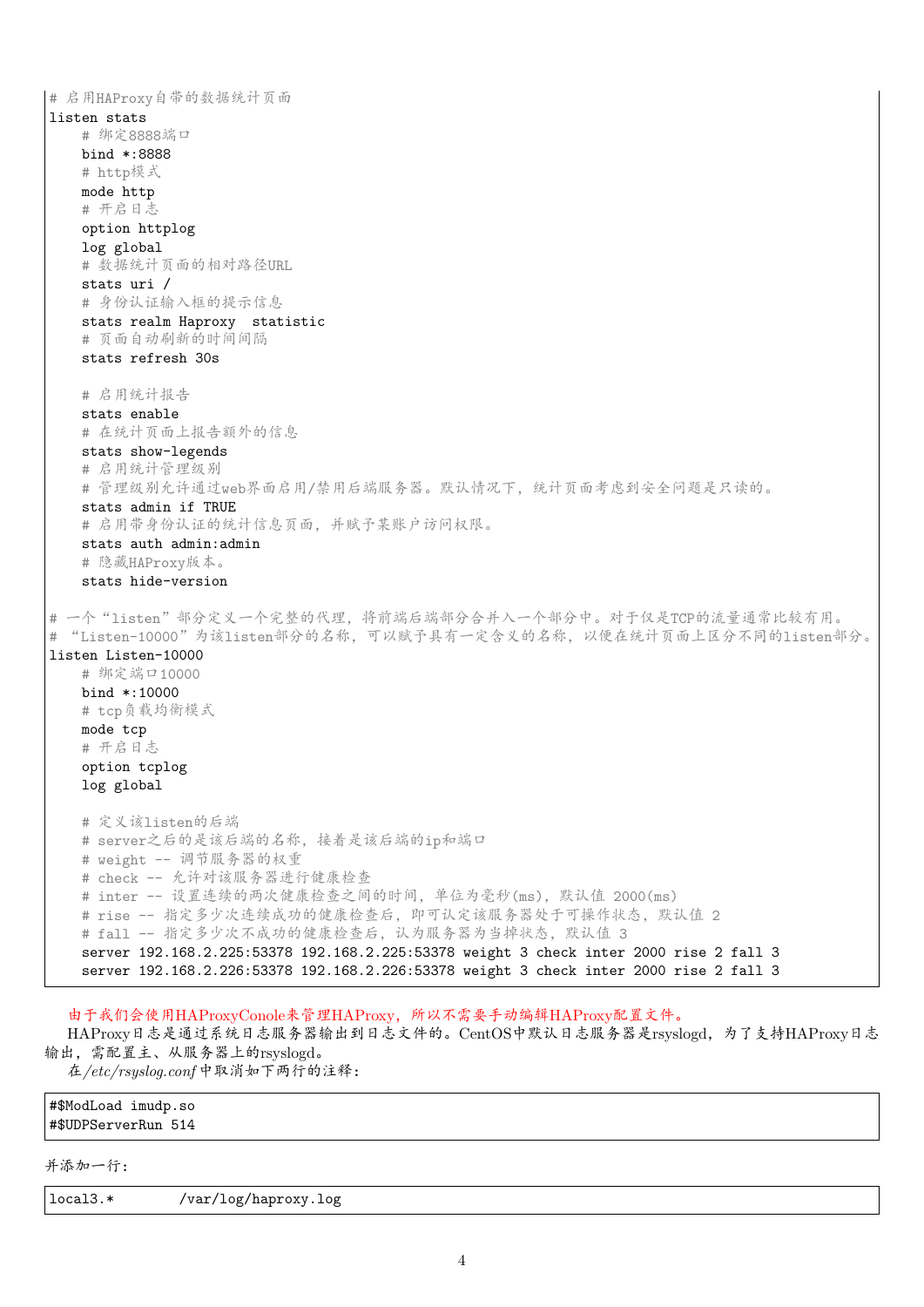这行配置的意思是将来自local3的所有级别的日志信息都写入文件/var/log/haproxy.log 中。其中local3是与haproxy.conf中 "log 127.0.0.1 local3 debug"一行中指定的相同的。

### <span id="page-4-0"></span> $2.2.3$  使用

1. 检查配置文件有效性:

/usr/local/haproxy/sbin/haproxy -f /usr/local/haproxy/conf/haproxy.conf -c

### 2. 启动HAProxy

/usr/local/haproxy/sbin/haproxy -f /usr/local/haproxy/conf/haproxy.conf

3. 重启HAProxy (即restart\_haproxy.sh的内容)

/usr/local/haproxy/sbin/haproxy -f /usr/local/haproxy/conf/haproxy.conf -st \ 'cat /usr/local/haproxy/haproxy.pid'

#### <span id="page-4-1"></span>**HAProxyConsole** 2.3

# <span id="page-4-2"></span> $2.3.1$  简介

HAProxyConsole是一个我们自己实现的简单的HAProxy负载均衡任务管理系统。由于HAProxy的负载均衡任务可能会很 多,手动编辑配置文件非常不方便、不安全,所以实现一个友好的管理系统是非常必要的。

HAProxyConsole已实现功能:

- 1. TCP协议负载均衡任务的增删改、任务的列表展示;
- 2. 一键应用最新配置到主服务器或从服务器并重启HAProxy进程;
- 3. 修改一个配置项即可在文件存储和数据库存储之间切换, 且文件存储不需任何初始化操作;
- 4. 内置小工具用干不同存储方式之间的数据转换:
- 5. 内嵌主从HAProxy自带数据统计页面,方便查看信息。

### <span id="page-4-3"></span>2.3.2 配置

由于HAProxyConsole涉及主从HAProxy配置的管理以及HAProxy的重启, 所以会有较多的配置信息, 其配置文件示例如  $\mathcal{F}:$ 

\_/usr/local/haproxyconsole/conf/app\_conf.ini \_ ; The configuration file consists of sections, ; led by a "\*[section]\*" header and followed by "\*name: value\*" entries : "\*name=value\*" is also accepted. Note that leading whitespace is removed from values. : The optional values can contain format strings which refer to other values in the same section. ; or values in a special DEFAULT section. Additional defaults can be provided on initialization ; and retrieval. Comments are indicated by ";" or "#"; a comment may begin anywhere on a line, ; including on the same line after parameters or section declarations. [master] ; 主HAProxy配置文件的路径 MasterConf=/usr/local/haproxy/conf/haproxy.conf ; 主HAProxy重启脚本的路径 MasterRestartScript=/usr/local/haproxy/restart\_haproxy.sh [slave] ; 从HAProxy机器远程登录: 服务器ip:port,用户名,密码 SlaveServer=192.168.2.193: xxxx SlaveRemoteUser=root SlaveRemotePasswd=xxx ; 从HAProxy配置文件的路径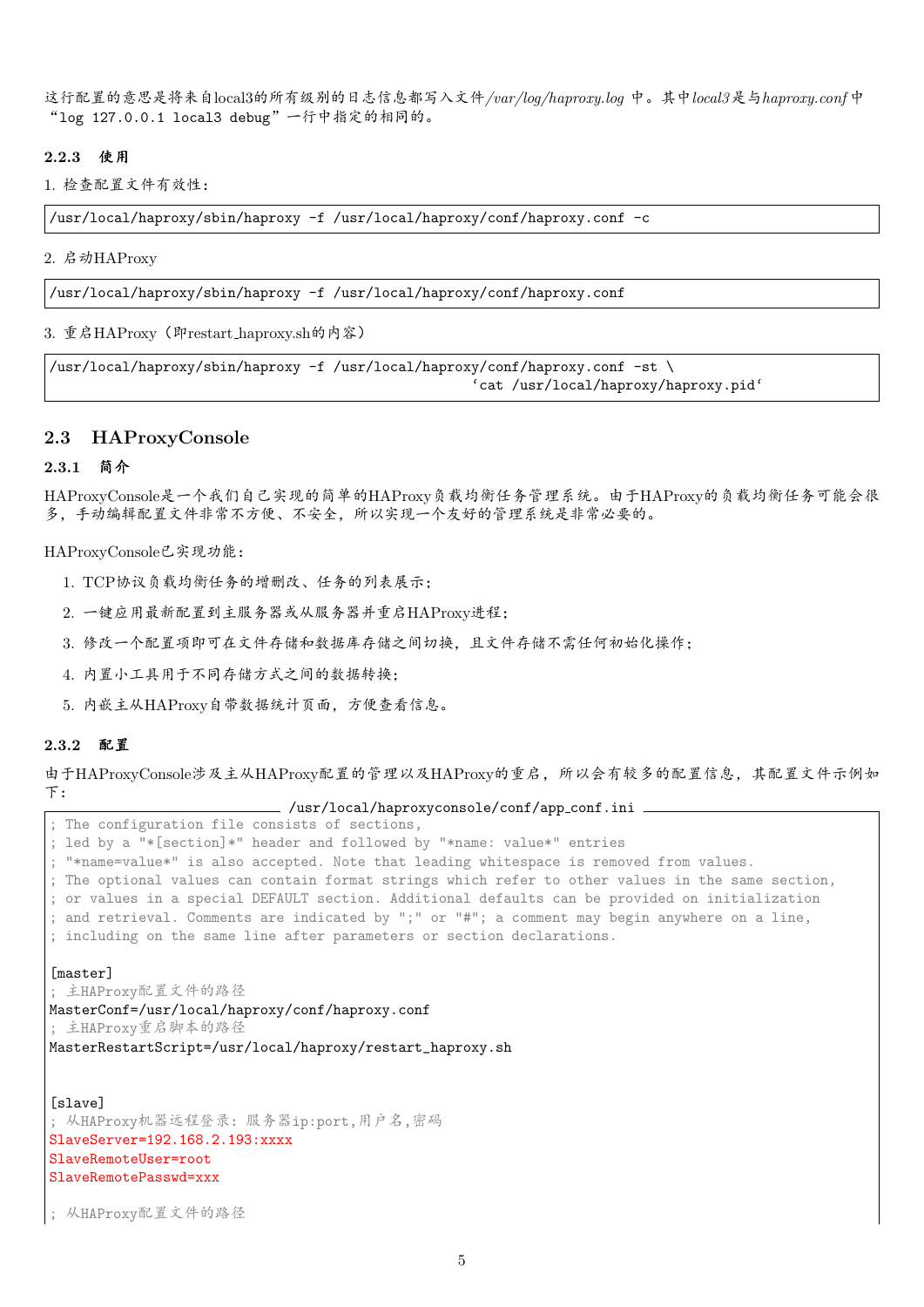| SlaveConf=/usr/local/haproxy/conf/haproxy.conf<br>; 从HAProxy重启脚本的路径<br>SlaveRestartScript=/usr/local/haproxy/restart_haproxy.sh                                                                                                                   |  |
|---------------------------------------------------------------------------------------------------------------------------------------------------------------------------------------------------------------------------------------------------|--|
| [store]<br>; 数据存储方式: 数据库(DB,以0表示)与文件(FILE,以1表示)两种<br>StoreScheme=1                                                                                                                                                                                |  |
| ; MySQL数据库连接信息<br>DBDriverName=mysql<br>; DBDataSourceName的格式为: 数据库用户名:密码@数据库访问协议(数据库服务器的ip:端口)/数据库名称?charset=utf8<br>; 其中"数据库访问协议"默认为tcp, "数据库"为haproxyconsole<br>DBDataSourceName=xxx:xxx@tcp(xxx.xxx.xxx.xxx:3306)/haproxyconsole?charset=utf8 |  |
| ; 若采用文件来存储负载均衡任务数据, 则需指定该文件路径<br>负载均衡任务数据文件路径<br>FileToReplaceDB=/conf/DB.json                                                                                                                                                                    |  |
| [stats]<br>; 主HAProxy数据统计页面URL<br>MasterStatsPage=http://192.168.2.194:8888                                                                                                                                                                       |  |
| ; 从HAProxy数据统计页面URL<br>SlaveStatsPage=http://192.168.2.193:8888                                                                                                                                                                                   |  |
| [others]<br>; 主从HAProxy的VIP<br>Vip=192.168.2.201                                                                                                                                                                                                  |  |
| ; 根据负载均衡任务数据生成的HAProxy新配置文件存放路径<br>NewHAProxyConfPath=/conf/haproxy_new.conf                                                                                                                                                                      |  |

# <span id="page-5-0"></span>2.3.3 服务器端操作

- 若app\_conf.ini中StoreScheme参数设置为0, 即选择数据库 (MySQL) 存储方式, 则需另外安装MySQL, 并在MySQL中 执行app.sql中的SQL语句进行数据库初始化;若StoreScheme设置为0,即选择文件存储方式,则无需数据库和初始化 操作。
- 启动HAProxyConsole: cd /usr/local/haproxyconsole/bin && ./haproxyconsole &, 默认端口为9090, 可使用 选项-p来自定义端口, 如: cd /usr/local/haproxyconsole/bin && ./haproxyconsole -p 8080 (注意该端口不应 在HAProxyConsole为HAProxy负载均衡任务自动分配的端口范围之内(10000-20000))。
- 若需转换数据存储方式, 则可通过内置工具来完成: cd /usr/local/haproxyconsole/bin && ./haproxyconsole -t, 该工具完成的操作是: 若StoreScheme设定为0. 则从DBDriverName和DBDataSourceName 指定数据库的haproxymapinfo数 据表中读取数据, 转换成ison格式存入FileToReplaceDB指定路径的JSON文件中。

## <span id="page-5-1"></span>2.3.4 浏览器端操作图文教程

1. 添加TCP负载均衡任务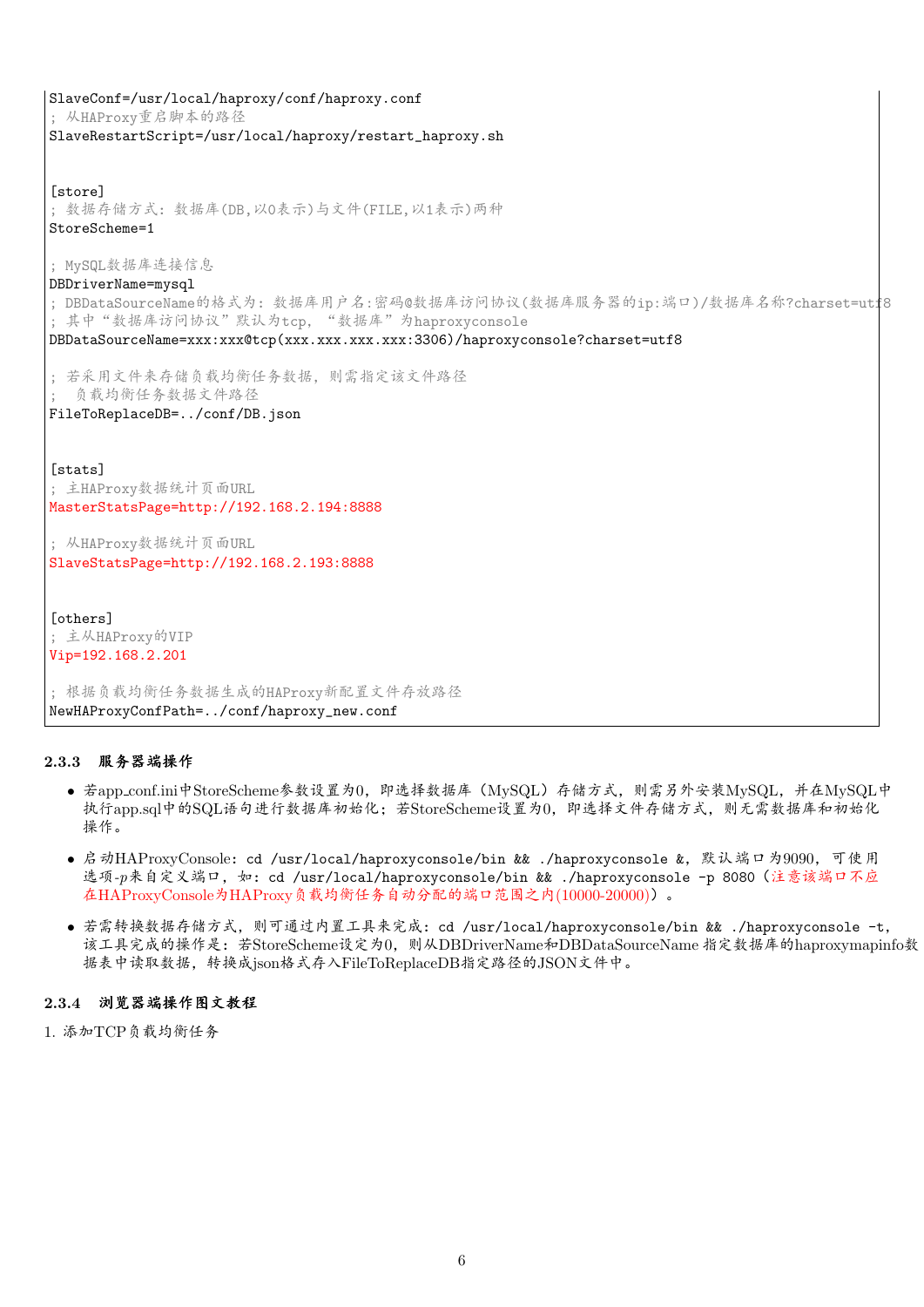| HAProxy负载均衡任务管理 | 新增任务 | 仟务列表 | 主HAProxy数据统计 | 备HAProxy数据统计 |
|-----------------|------|------|--------------|--------------|
|-----------------|------|------|--------------|--------------|

| 填写ip:port列表(一行一个) |    |     |
|-------------------|----|-----|
|                   |    |     |
|                   |    |     |
|                   |    |     |
| 说明:               |    |     |
| 开启日志: ◎ 是         | ◎否 |     |
|                   |    | ●预览 |

Figure 2: TCP负载均衡任务添加页面截图

|                                        | 填写ip:port列表(一行一个) |               |      |     |
|----------------------------------------|-------------------|---------------|------|-----|
| 192.168.2.111:123<br>192.168.2.222:234 |                   |               |      |     |
|                                        | 说明:               | 测试一下          |      |     |
|                                        | 开启日志:             | ◎ 是<br>◎ 否    |      | ●提交 |
| 序号                                     | ip                |               | port |     |
| $\mathbf{1}$                           |                   | 192.168.2.111 | 123  |     |
| $\overline{c}$                         |                   | 192.168.2.222 | 234  |     |

Figure 3: 填入相关信息点击"预览"后的截图<br>"预览"功能主要是解析出填写的ip:port列表并让用户确认。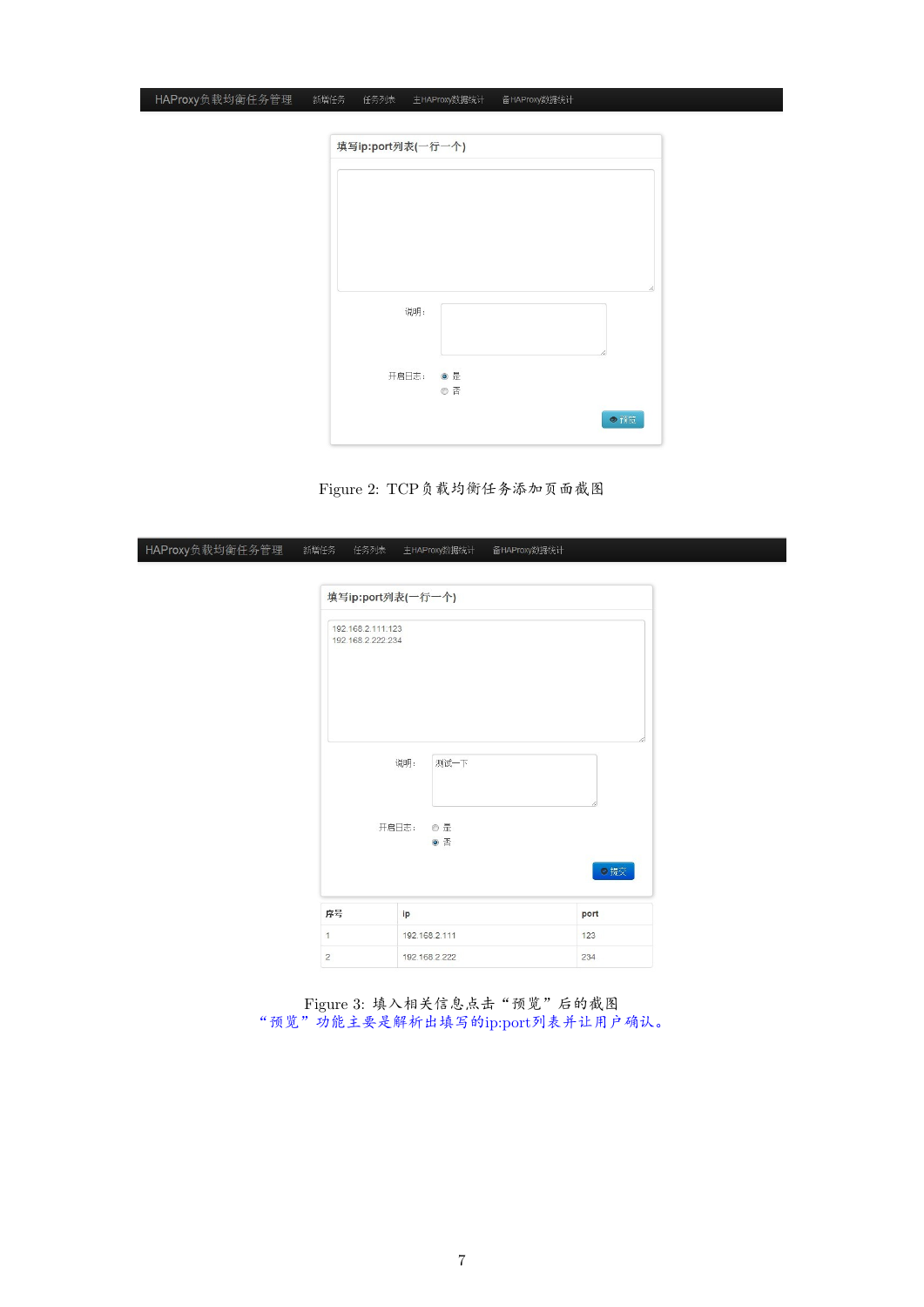| HAProxy负载均衡任务管理 | 新增任务 | 任务列表 | 主HAProxy数据统计 | 备HAProxy数据统计 |
|-----------------|------|------|--------------|--------------|
|                 |      |      |              |              |

| 填写ip:port列表(一行一个) |                     |     |
|-------------------|---------------------|-----|
| 说明:               |                     |     |
| 开启日志: ◎ 是         | ◎否                  | ●预览 |
|                   | 192.168.2.201:10003 |     |

Figure 4: 点击"提交"后返回Vip:port的截图<br>"提交"后, 申请Vip:port成功后, 会清空表单, 并在表单下方显示Vip:port。

2. TCP负载均衡任务列表

| HAProxy负载均衡任务管理      | 新增任务 |                                                  |       | 备HAProxy数据统计 |              |                     |
|----------------------|------|--------------------------------------------------|-------|--------------|--------------|---------------------|
|                      |      |                                                  |       |              |              |                     |
|                      |      |                                                  |       |              |              | 应用到备HAProxy         |
|                      |      | Vip                                              | Port  | 说明           | 开启日志         | 申请/更新时间             |
| $\blacktriangleleft$ |      | 192.168.2.201                                    | 10000 |              | 是            | 2013-09-16 16:30:55 |
|                      |      | 192.168.2.201                                    | 10001 |              | 否            | 2013-09-17 10:26:58 |
|                      |      | 192.168.2.201                                    | 10002 |              | 是            | 2013-09-16 16:31:35 |
|                      |      | 192.168.2.201                                    | 10003 | 测试一下         | 否            | 2013-09-23 11:41:11 |
|                      |      | 后端机器列表<br>192.168.2.111:123<br>192.168.2.222:234 | 任务列表  |              | 主HAProxy数据统计 | 应用到主HAProxy         |

# Figure 5: 负载均衡任务列表

在列表中可以看到刚添加的负载均衡任务, 但此时新增任务还未应用到主从服务器。点击图中右上方的"应用到 主HAProxy"和"应用到备HAProxy"按钮可以将新增任务分别应用到HAProxy主从服务器。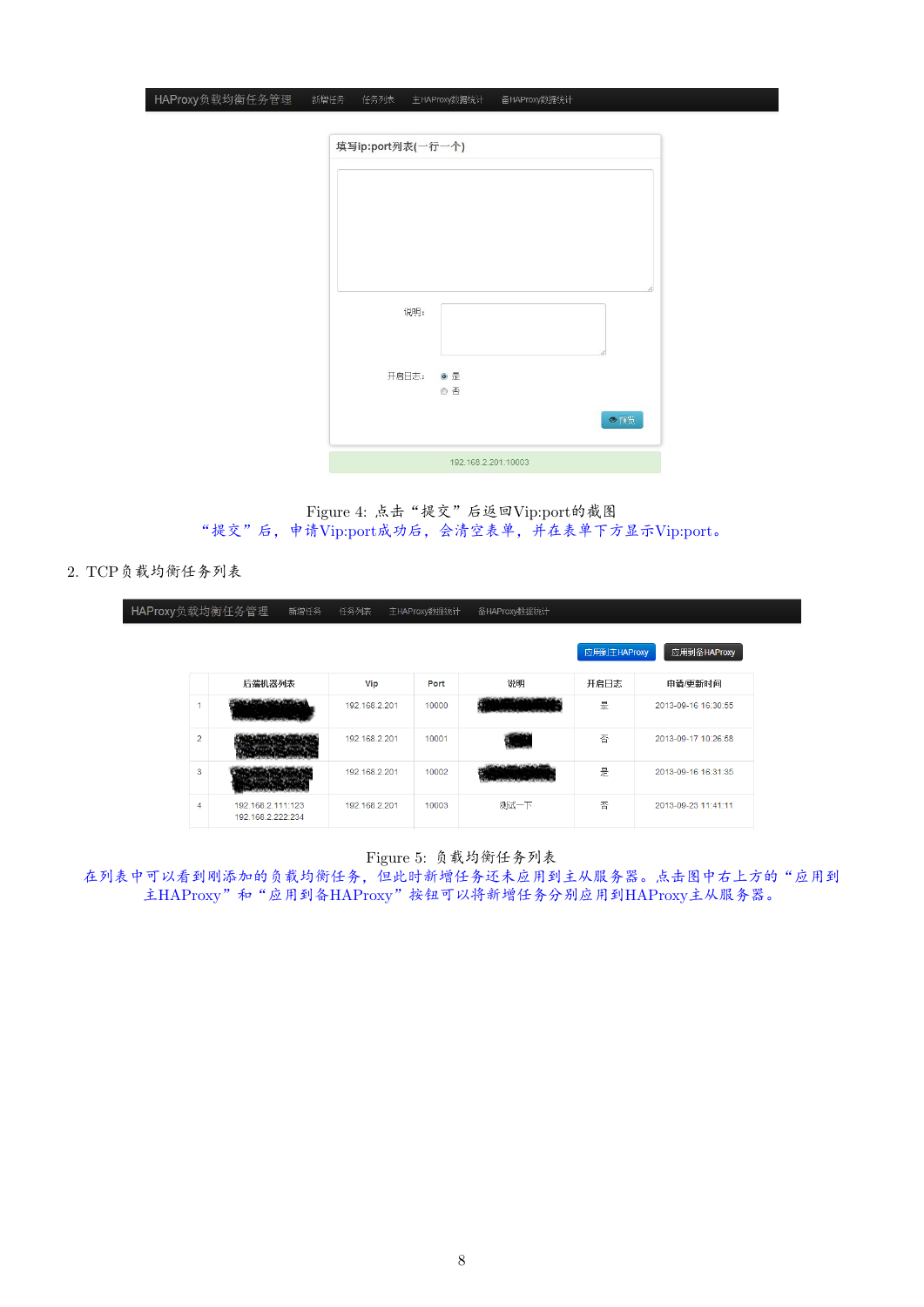| HAProxy负载均衡任务管理                                       |                                                                                                |              |              |                     | 新增任务                |              |              | 任务列表                     |                 |              | 主HAProxy数据统计        |                |                |               |                |               | 备HAProxy数据统计   |                 |                |                                                                                                |               |                                 |        |                |              |                |                                |              |                                    |        |
|-------------------------------------------------------|------------------------------------------------------------------------------------------------|--------------|--------------|---------------------|---------------------|--------------|--------------|--------------------------|-----------------|--------------|---------------------|----------------|----------------|---------------|----------------|---------------|----------------|-----------------|----------------|------------------------------------------------------------------------------------------------|---------------|---------------------------------|--------|----------------|--------------|----------------|--------------------------------|--------------|------------------------------------|--------|
|                                                       |                                                                                                | Queue        |              | <b>Session rate</b> |                     |              |              |                          | <b>Sessions</b> |              |                     | <b>Bytes</b>   |                | <b>Denied</b> |                |               | Errors         |                 |                | <b>Warnings</b>                                                                                |               |                                 |        | Server         |              |                |                                |              |                                    |        |
|                                                       | Cur Max Limit Cur Max Limit Cur Max Limit Total LbTot In Out Reg Resp Reg Conn Resp Retr Redis |              |              |                     |                     |              |              |                          |                 |              |                     |                |                |               |                |               |                |                 |                |                                                                                                | <b>Status</b> | LastChk                         |        |                |              |                |                                |              | Wght Act Bck Chk Dwn Dwntme Thrtle |        |
| Frontend                                              |                                                                                                |              |              | $\mathbf{0}$        | $\mathbf{0}$        |              | $\mathbf{0}$ | $\overline{0}$           | 2000            | $\mathbf{0}$ |                     | 0              | 0              | $\mathbf{0}$  | 0              | $\mathbf{0}$  |                |                 |                |                                                                                                | <b>OPEN</b>   |                                 |        |                |              |                |                                |              |                                    |        |
| <b>HARRY AND</b>                                      | $\Omega$                                                                                       | 0            |              | $\Omega$            | 0                   |              | $\mathbf{0}$ | $\mathbf{0}$             |                 | $\mathbf 0$  |                     | 0 0            | $\mathbf{0}$   |               | 0              |               | 0              | 0               | 0              | $\Omega$                                                                                       | 4m2s UP       | L4OK in 4ms                     | 3      | Y              | ٠            |                |                                |              | 0s                                 | ٠      |
|                                                       | $\Omega$                                                                                       | $\Omega$     |              | $\mathbf{0}$        | $\mathbf{0}$        |              | $\mathbf{0}$ | $\mathbf 0$              |                 | $\mathbf{0}$ | $\overline{0}$      | $\mathbf{0}$   | $\mathbf{0}$   |               | $\Omega$       |               | $\mathbf 0$    | 0               | $\mathbf{0}$   |                                                                                                | $0$ 4m2s UP   | L4OK in 4ms                     | 3      | Y              | ٠            |                | $\mathbf{0}$<br>$\overline{1}$ |              | 0s                                 | $\sim$ |
| Backend                                               | $\mathbf{0}$                                                                                   | $\Omega$     |              | $\Omega$            | $\overline{0}$      |              | $\mathbf{0}$ | $\mathbf{0}$             | 2000            | $\mathbf{0}$ |                     | 0 0            | 0              | $\mathbf{0}$  | $\Omega$       |               | $\mathbf{0}$   | $\mathbf{0}$    | $\Omega$       |                                                                                                | $0$   4m2s UP |                                 | 6      | $\overline{2}$ | $\mathbf{0}$ |                |                                |              | 0s                                 |        |
| Choose the action to perform on the checked servers : |                                                                                                |              |              |                     |                     |              |              | $\overline{\phantom{a}}$ | Apply           |              |                     |                |                |               |                |               |                |                 |                |                                                                                                |               |                                 |        |                |              |                |                                |              |                                    |        |
|                                                       |                                                                                                |              |              |                     |                     |              |              |                          |                 |              |                     |                |                |               |                |               |                |                 |                |                                                                                                |               |                                 |        |                |              |                |                                |              |                                    |        |
| <b>Listen-10002</b>                                   |                                                                                                | Queue        |              |                     | <b>Session rate</b> |              |              |                          | <b>Sessions</b> |              |                     |                | <b>Bytes</b>   |               | <b>Denied</b>  |               | <b>Errors</b>  |                 |                | <b>Warnings</b>                                                                                |               |                                 |        | Server         |              |                |                                |              |                                    |        |
|                                                       |                                                                                                |              |              |                     |                     |              |              |                          |                 |              |                     |                |                |               |                |               |                |                 |                | Cur Max Limit Cur Max Limit Cur Max Limit Total LbTot In Out Reg Resp Reg Conn Resp Retr Redis | <b>Status</b> | LastChk                         |        |                |              |                |                                |              | Waht Act Bck Chk Dwn Dwntme Thrtle |        |
| Frontend                                              |                                                                                                |              |              | $\mathbf{0}$        | $\mathbf{0}$        |              | $\mathbf{0}$ | $\overline{0}$           | 2000            | $\mathbf{0}$ |                     | 0              | $\overline{0}$ | $\mathbf{0}$  | $\overline{0}$ | $\mathbf{0}$  |                |                 |                |                                                                                                | <b>OPEN</b>   |                                 |        |                |              |                |                                |              |                                    |        |
|                                                       | 0                                                                                              | $\mathbf{0}$ |              | $\mathbf{0}$        | $\circ$             |              | $\mathbf{0}$ | $\mathbf{0}$             |                 | $\circ$      |                     | 0 0            | $\mathbf{0}$   |               | 0              |               | $\mathbf{0}$   |                 | $\mathbf{0}$   | $\mathbf{0}$<br>$\Omega$                                                                       | 4m2s UP       | L4OK in 5ms                     | 3      |                |              |                | $\overline{0}$                 | 0            | 0s                                 |        |
|                                                       | $\mathbf{0}$                                                                                   | $\mathbf{0}$ |              | $\Omega$            | $\mathbf{0}$        |              | $\mathbf{0}$ | $\mathbf{0}$             |                 | $\mathbf{0}$ |                     | 0 0            | $\mathbf{0}$   |               | $\mathbf{0}$   |               | $\mathbf{0}$   |                 | $\mathbf{0}$   | $\overline{0}$                                                                                 | $0$ 4m2s UP   | L4OK in 0ms                     | 3      | Y              |              |                | $\mathbf{0}$                   |              | 0s                                 |        |
| <b>Backend</b>                                        | $\mathbf{0}$                                                                                   | $\mathbf{0}$ |              | $\mathbf{0}$        | $\mathbf{0}$        |              | $\mathbf{0}$ | $\mathbf{0}$             | 2000            | $\mathbf{0}$ |                     | 0 0            | 0              | $\mathbf{0}$  | $\mathbf{0}$   |               | $\overline{0}$ |                 | $\mathbf{0}$   | $\mathbf{0}$                                                                                   | $0$ 4m2s UP   |                                 | 6      | $\overline{c}$ |              | $\mathbf{0}$   |                                | $\mathbf{0}$ | 0s                                 |        |
| Choose the action to perform on the checked servers : |                                                                                                |              |              |                     |                     |              |              | ▾                        | Apply           |              |                     |                |                |               |                |               |                |                 |                |                                                                                                |               |                                 |        |                |              |                |                                |              |                                    |        |
|                                                       |                                                                                                |              |              |                     |                     |              |              |                          |                 |              |                     |                |                |               |                |               |                |                 |                |                                                                                                |               |                                 |        |                |              |                |                                |              |                                    |        |
| <b>Listen-10003</b>                                   |                                                                                                |              |              |                     |                     |              |              |                          |                 |              |                     |                |                |               |                |               |                |                 |                |                                                                                                |               |                                 |        |                |              |                |                                |              |                                    |        |
|                                                       | Queue                                                                                          |              |              | <b>Session rate</b> |                     |              |              | <b>Sessions</b>          |                 |              | <b>Bytes</b> Denied |                |                |               |                | <b>Errors</b> |                | <b>Warnings</b> |                |                                                                                                |               |                                 | Server |                |              |                |                                |              |                                    |        |
|                                                       | Cur Max Limit Cur Max Limit Cur Max Limit Total LbTot In Out Reg Resp Reg Conn Resp Retr Redis |              |              |                     |                     |              |              | 0 2000                   |                 |              |                     |                |                |               |                |               |                |                 |                | <b>Status</b>                                                                                  |               | LastChk                         |        |                |              |                |                                |              | Wght Act Bck Chk Dwn Dwntme Thrtle |        |
| Frontend                                              |                                                                                                |              | $\Omega$     | $\Omega$            |                     | $\mathbf{0}$ |              |                          | $\mathbf{0}$    |              | $\mathbf{0}$        | $\overline{0}$ | $\Omega$       | $\Omega$      | $\theta$       |               |                |                 |                | <b>OPEN</b>                                                                                    |               |                                 |        |                |              |                |                                |              |                                    |        |
| 192.168.2.111:123                                     | 0 <br>$\Omega$                                                                                 |              | $\Omega$     | $\Omega$            |                     | $\Omega$     | $\mathbf{0}$ |                          | $\mathbf{0}$    |              | 0 0                 | $\mathbf{0}$   |                | $\mathbf{0}$  |                | $\mathbf{0}$  | $\overline{0}$ | $\overline{0}$  | 0 <sup>1</sup> | 4m2s DOWN                                                                                      |               | L4CON in 0ms                    |        | 3              | Y            | $\blacksquare$ | $\overline{0}$                 |              | 4 <sub>m2s</sub>                   | ÷      |
| 192.168.2.222:234                                     | $\mathbf{0}$<br>$\Omega$                                                                       |              | $\Omega$     | $\mathbf{0}$        |                     | 0            | $\mathbf{0}$ |                          | $\mathbf{0}$    |              | 0 0                 | $\mathbf{0}$   |                | $\Omega$      |                | $\Omega$      | $\mathbf{0}$   | $\mathbf{0}$    |                |                                                                                                |               | 0 3m59s DOWN * L4TOUT in 2001ms |        | 3              | Y            | ٠              | $\overline{0}$                 |              | 3m59s                              |        |
| Backend                                               | $\mathbf{0}$<br>$\Omega$                                                                       |              | $\mathbf{0}$ | $\mathbf{0}$        |                     | $\Omega$     |              | 0 2000                   | $\mathbf{0}$    |              | 0 0                 | $\mathbf{0}$   | $\mathbf{0}$   | $\theta$      |                | $\Omega$      | $\mathbf{0}$   | $\overline{0}$  |                | 0 3m59s DOWN                                                                                   |               |                                 |        | $\mathbf{0}$   | $\mathbf{0}$ | $\mathbf{0}$   |                                |              | 3m59s                              |        |
| Choose the action to perform on the checked servers : |                                                                                                |              |              |                     |                     |              |              | $\blacksquare$           | Apply           |              |                     |                |                |               |                |               |                |                 |                |                                                                                                |               |                                 |        |                |              |                |                                |              |                                    |        |

Figure 6: 主HAProxy服务器数据统计页面

在Figure 4中点击"应用到主HAProxy"按钮后, 在"主HAProxy数据统计"页面中可以看到新增任务的数据统计项。该项 显示为"红色",是因为这两个后端ip:port并不存在, HAProxy心跳检测结果就将这两个后端判定为DOWN(宕机)。

3. 删除、修改TCP负载均衡任务

 $HA$ 

|                | Proxy负载均衡任务管理                          | 新增任务 | 任务列表          | 主HAProxy数据统计 | 备HAProxy数据统计            |             |                     |          |
|----------------|----------------------------------------|------|---------------|--------------|-------------------------|-------------|---------------------|----------|
|                |                                        |      |               |              |                         | 应用到主HAProxy | 应用到备HAProxy         |          |
|                | 后端机器列表                                 |      | Vip           | Port         | 说明                      | 开启日志        | 申请/更新时间             |          |
| и              |                                        |      | 192.168.2.201 | 10000        | <b>REPORT OF STRAIN</b> | 是           | 2013-09-16 16:30:55 |          |
| $\overline{2}$ |                                        |      | 192.168.2.201 | 10001        |                         | 否           | 2013-09-17 10:26:58 |          |
| 3              |                                        |      | 192.168.2.201 | 10002        | <b>MARKET MARKET</b>    | 是           | 2013-09-16 16:31:35 |          |
| 4              | 192.168.2.111:123<br>192.168.2.222:234 |      | 192.168.2.201 | 10003        | 测试一下                    | 否           | 2013-09-23 11:41:11 | 编辑<br>删除 |
|                |                                        |      |               |              |                         |             |                     |          |

# Figure 7: 删除、编辑按钮

若要删除或修改刚才添加的任务,可以在该任务所在行的"申请/更新时间"一列中鼠标左击一下就会显示出"删除""修<br>改"按钮(再次左击一下就会消失)。删除或修改任务后,应点击"应用到主HAProxy"和"应用到备HAProxy"按钮来 生成新的HAProxy配置文件分别应用到主备HAProxy。

# <span id="page-8-0"></span>2.4 Keepalived

<span id="page-8-1"></span>2.4.1 简介

项目主页: http://www.keepalived.org

Keepalived是一个高可用方案, 通过VIP(即虚拟IP)和VRRP协议来实现高可用。

在当前应用中, Keepalived是用于实现HAProxy负载均衡服务的高可用。

## <span id="page-8-2"></span>2.4.2 配置

安装部署第4个步骤中的keepalived.conf即为Keepalived的配置文件, 其内容大致如下(该配置文件内容在主、从服务器上有 所不同,请仔细阅读注解):

- /etc/keepalived/keepalived.conf -

! Configuration File for keepalived global\_defs {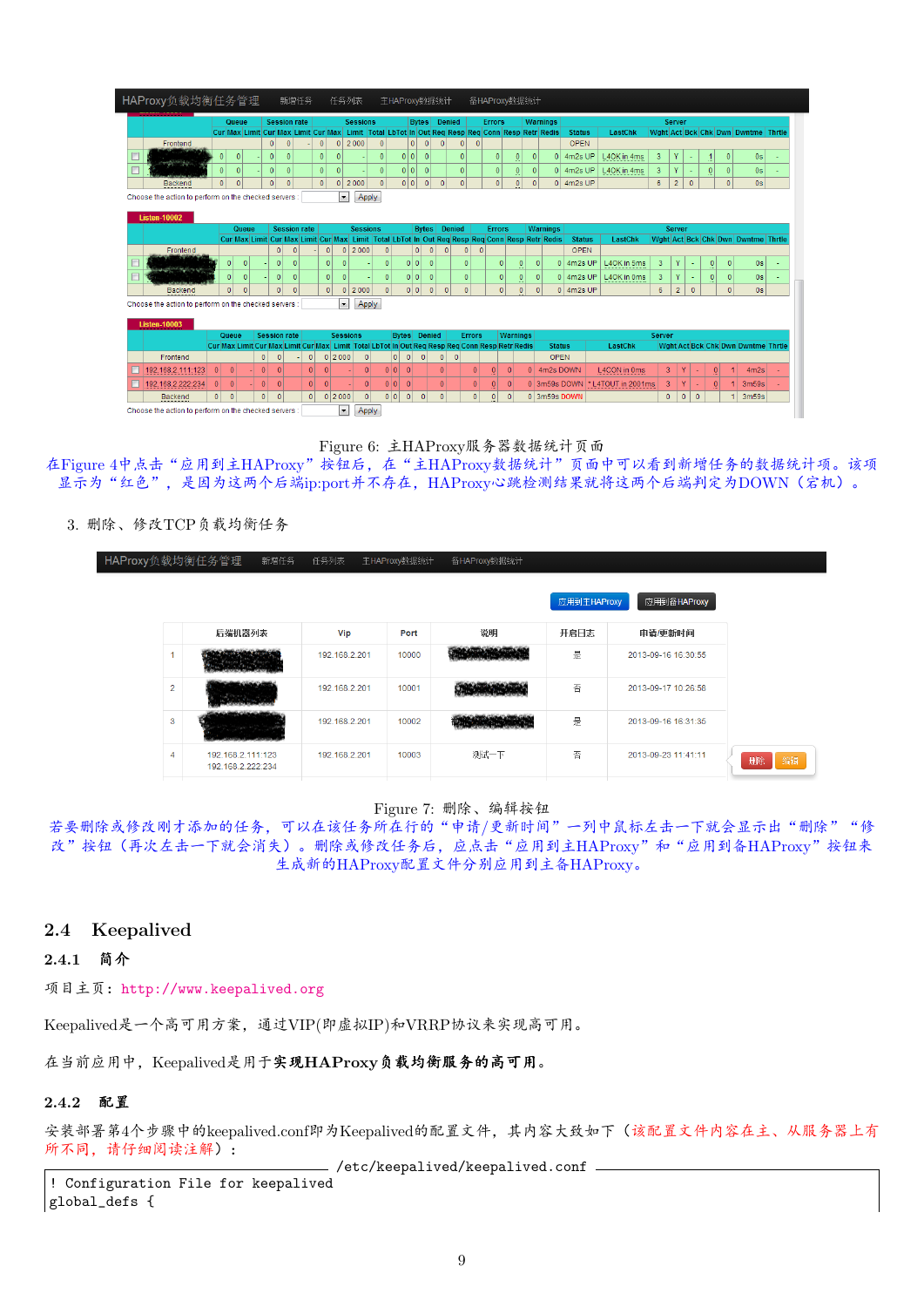```
! 运行keepalived机器的一个标识, 从为HAProxyBackup
   router_id HAProxyMaster
\mathcal{F}! Keepalived脚本chk_haproxy
vrrp_script chk_haproxy {
   ! 脚本内容为"killall -0 haproxy"
   script "killall -0 haproxy"
   ! 脚本执行的时间间隔为2秒
   interval 2
   weight 2
<sup>}</sup>
! Keepalived实例
vrrp_instance VI_1 {
   ! 指定当前Keepalived服务器为主服务器 (MASTER), 若是从服务器, 则为BACKUP
   state MASTER
   ! 指定实例绑定的网卡
   interface eth0
   ! 运行keepalived机器的一个标识ID, 主从一致
   ! 相同的VRID为一个组, 它将决定多播的MAC地址
   virtual_router_id 51
   ! 优先级, 高优先级竞选为MASTER, 从Keepalived服务器的设置为99
   priority 100
   ! 多长时间发送一次VRRP通告报文, 默认1秒
   advert_int 1
   ! 设置主从认证
   authentication {
      ! 认证方式
       auth_type PASS
       ! 认证密码
       auth_pass admin
       \rightarrow! Vip
   virtual_ipaddress {
       192.168.2.201
   \mathcal{F}! 跟踪脚本chk_haproxy的执行结果
   track_script {
       chk_haproxy
   \mathcal{L}! 指定当切换到master模式时, 执行的邮件通知脚本
   notify_master "/usr/bin/python /etc/keepalived/Mailnotify.py master"
   ! 指定当切换到slave模式时, 执行的邮件通知脚本
   notify_backup "/usr/bin/python /etc/keepalived/Mailnotify.py backup"
   ! 发生故障时执行的邮件通知脚本
   notify_fault "/usr/bin/python /etc/keepalived/Mailnotify.py fault"
\boldsymbol{\}}
```
另一个文件Mailnotify.py是用于在Keepalived检测到HAProxy进程状态发生变化时邮件通知管理员, 其内容如下所示: . /etc/keepalived/Mailnotify.py

```
#!/usr/bin/python
#coding: utf-8
, , ,Keepalived邮件通知系统
Author: yongfengxia
, , ,import sys
import smtplib
```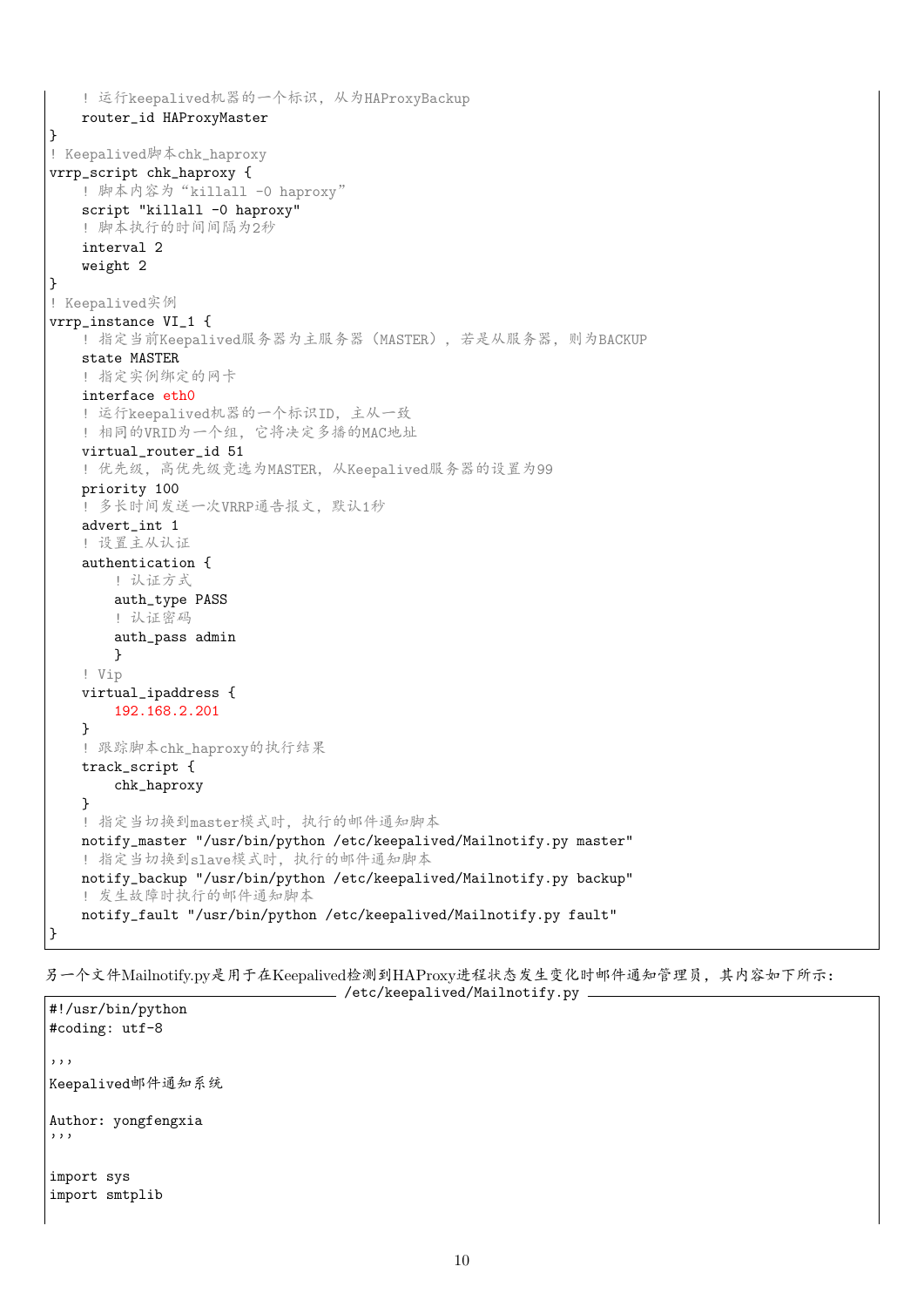```
from email.mime.text import MIMEText
from email.mime.multipart import MIMEMultipart
#将本机ip填写在这里
LOGAL_IP = ''#填写邮件发送方的SMTP服务器地址
SMTP_SERVER = 'smtp.xxx.com'
#发送方邮箱
FROM\_ADDR = 'xxx@xxx.com'#发送方邮箱登陆密码
PASSWD = 'xxxxxy'#接收方邮箱,支持多个
TO_{ADDR} = ['xxxx@xxx.com', 'xxxx@xxx.com']msg = MIMEMultipart('alternative')
msg['Subject'] = '负载均衡器HAProxy邮件通知'
msg['From'] = FROM\_ADDRmsg['To'] = ';'.join(T0_ADDR)if sys.argv[1] != 'master' and sys.argv[1] != 'backup' and sys.argv[1] != 'fault':
   sys.exit()else:
   notify_type = sys.argv[1]text = '您好! %s 上HAProxy %s 模式被激活, 请注意! ' % (LOCAL_IP, notify_type)
html = ''''\verb|html|<head></head>
   <body>
       <p>您好, </p>
       <font color=red>%s 上HAPrpoxy负载均衡器 %s 模式已被激活, 请注意!</font>
       br /> \frac{1}{2} /> \frac{1}{2}%s, HAProxy + Keepalived高可用负载均衡架构
   </body>
\langle/html>
"", % (LOCAL_IP, notify_type, LOCAL_IP)
text_part = MIMEText(text, 'plain')
html\_part = MIMEText(html, 'html')msg.attach(text_part)
msg.attach(html_part)
smtp = smtplib.SMTP()smtp.connect(SMTP_SERVER)
# 使用SSL/TLS加密, 对于发送邮箱是Gmail的需要启用以下三行代码
#smtp.ehlo()#smtp.startils()#smtp.ehlo()
smtp.login(FROM_ADDR, PASSWD)
smtp.set_debuglevel(1)
smtp.sendmail(FROM_ADDR, TO_ADDR, msg.as_string())
smtp.quit()
```
# <span id="page-10-0"></span>2.4.3 使用

1. 启动Keepalived:

/usr/local/keepalived/sbin/keepalived -P -D -S 4 -d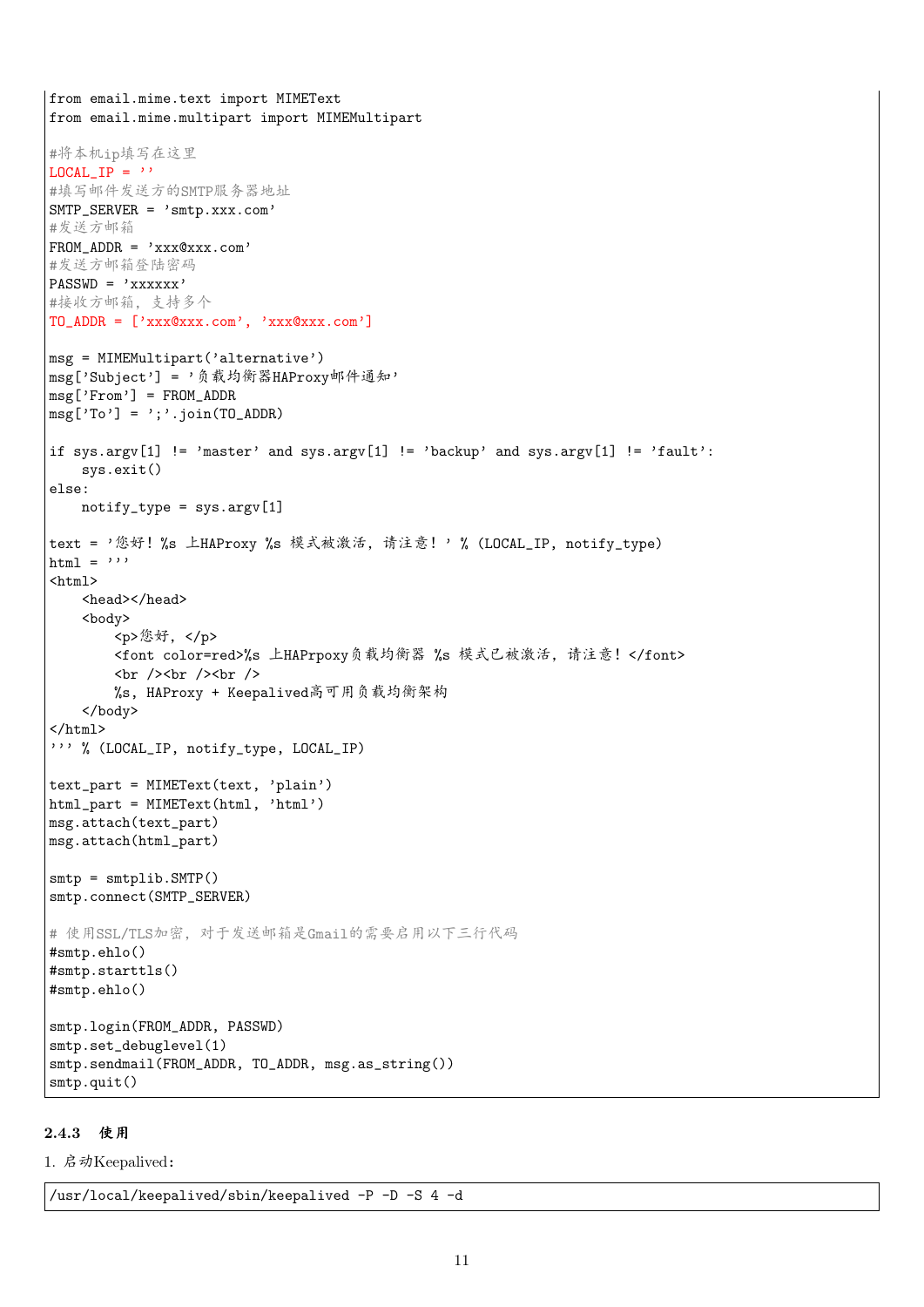#### <span id="page-11-0"></span>3 **BIND**

#### <span id="page-11-1"></span>DNS工作原理简介  $3.1$

以访问http://www.google.com.hk为例。在浏览器导航栏中输入http://www.google.com.hk并回车后, 浏览器首先根据 域名www.google.com.hk通过DNS查找找到对应的ip。DNS 查找过程为:

- 1. 查找浏览器的DNS缓存, 如果未找到对应的ip, 则继续;
- 2. 查找本地机器的host文件, 如果未找到, 则继续;
- 3. 本地机器发送DNS查询请求到本地机器网络设定的域名服务器 (Linux在/etc/resolv.conf中由参数nameserver设定) (这里以localDNS指代), localDNS在自己的配置和缓存中查找, 若未找到, 则将该DNS查询请求发送到互联网的根 域名服务器(.):
- 4. 根域名服务器根据请求的域名www.google.com.hk (根域名服务器有.hk域名服务器的记录) 响应告诉localDNS应该 去.hk域名服务器查找:
- 5. localDNS再次将DNS查询请求发送到.hk, .hk中有域名服务器.com.hk的记录, 所以响应告诉localDNS应去.com.hk查 找;
- 6. localDNS再次将DNS查询请求发送到.com.hk, .com.hk中有域名服务器.google.com.hk的记录, 所以响应告诉localDNS应 去.google.com.hk 查找:
- 7. localDNS再次将DNS查询请求发送到.google.com.hk, .google.com.hk查找自己的记录, 发现有主机www (即域名 www.google.com.hk) 记录, 则将该记录中的ip 发送给localDNS;
- 8. localDNS接收到结果后再将结果响应发送给本地机器, 从而完成域名解析过程。

上述过程中涉及的域名服务器通常都是逐层授权的域名服务器。为了加速DNS查询过程,可以在本地机器与localDNS之间 加一个非授权的缓存DNS服务器, 利用该DNS服务器的缓存功能, 在查询localDNS之前先查询该缓存DNS服务器。该缓存 服务器也可以用于实现DNS劫持。

# <span id="page-11-2"></span>3.2 BIND简介

BIND是DNS协议的一种实现, 全名为Berkeley Internet Name Daemon, 是现今互联网上最常使用的DNS服务器软件, 使 用BIND作为服务器软件的DNS服务器约占所有DNS服务器的九成。BIND现在由互联网系统协会(Internet Systems Consortium) 负责开发与维护。

项目主页: http://www.isc.org/downloads/bind/

当前应用中是将BIND作为主从缓存DNS服务器来使用。

#### <span id="page-11-3"></span> $3.3<sub>1</sub>$ BIND配置

bind9.9.3文件夹中:

- · bin子目录中有一些DNS查询工具, 如nslookup, dig等。
- data子目录用于存放BIND相关的数据, 如域配置文件、统计数据文件等。
- etc子目录用于存放BIND相关配置文件。
- sbin子目录中有BIND主程序named、BIND进程管理工具rndc主程序等。

BIND的配置文件 (/usr/local/bind9.9.3/etc/named.conf) 主要由三个部分构成: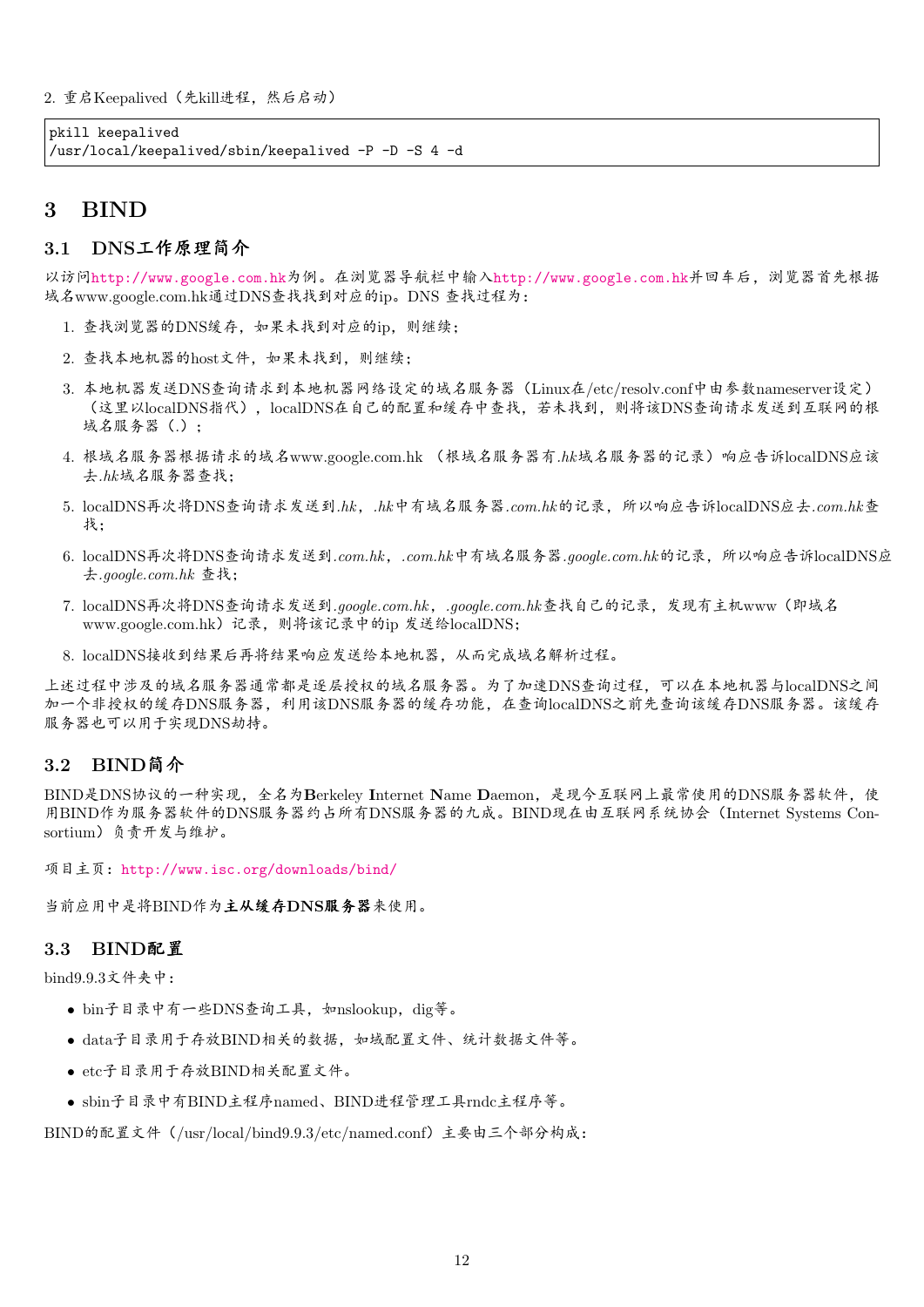options { // 数据默认放置的目录, 如named.stats、named\_dump.db等 directory "/usr/local/bind9.9.3/data/"; // 在自身缓存中未找到域名对应的记录时, 转发请求到上级DNS服务器, 这里以Google的公共DNS服务器为例。 forwarders {  $8.8.8.8$  $8.8.4.4;$  $\}$ ; // 可不设定, 代表全部接受 allow-query {any;}; // 允许在主DNS服务器变更时, 主动通知从DNS服务器更新 notify yes;  $\}$ ;

### 第一部分用于设置BIND的全局参数。

\_\_ 主服务器上的第二部分 \_\_\_\_\_\_\_\_

// 劫持域xxx.com的DNS查询请求 zone "xxx.com" { // 指明当前服务器为DNS主服务器 type master; // 指明域配置文件的路径 file "master/zone.xxx.com"; // 允许本区配置文件同步至特定的从DNS服务器 allow-transfer { 192.168.2.193; };  $\}$ ;

第二部分用于实现DNS劫持(具体需要劫持什么域,请按需求设置),该部分可选,也可以存在多个。该部分的配置信息 在主、从服务器上是不同的, 从服务器上对应该部分的配置示例如下: \_ 从服务器上的第二部分

//劫持对域"xxx.com"的DNS查询请求 zone "xxx.com" { // 指明当前服务器为DNS从服务器 type slave; // 指明从哪个master同步配置文件 masters { // 设置为主服务器的ip 192.168.2.194;  $\}$ ; // 指明从主DNS服务器同步过来的域配置文件的存放路径 file "slaves/zone.xxx.com";  $\}$ ;

### 第三部分

```
key "rndc-key" {
        algorithm hmac-md5;
        secret "tahthw+V9UfRd0q8E63vPw==";
\};
controls {
        inet 127.0.0.1 port 953
                allow { 127.0.0.1;} keys { "rndc-key"; };
\} ;
```
第三部分是用于实现rndc对DNS进程的管理。该部分配置信息由如下过程得来(这里仅做说明,实际部署时不需重新生 成):

1. rndc自身也需要配置文件, 其配置文件是这样生成的:

/usr/local/bind9.9.3/sbin/rndc-confgen -s 127.0.0.1 -r /dev/urandom > /usr/local/bind9.9.3/etc/rndc.conf, 生成的配置文件内容示例如下:

 $\frac{1}{2}$  /usr/local/bind9.9.3/etc/rndc.conf  $\frac{1}{2}$ 

# Start of rndc.conf key "rndc-key" {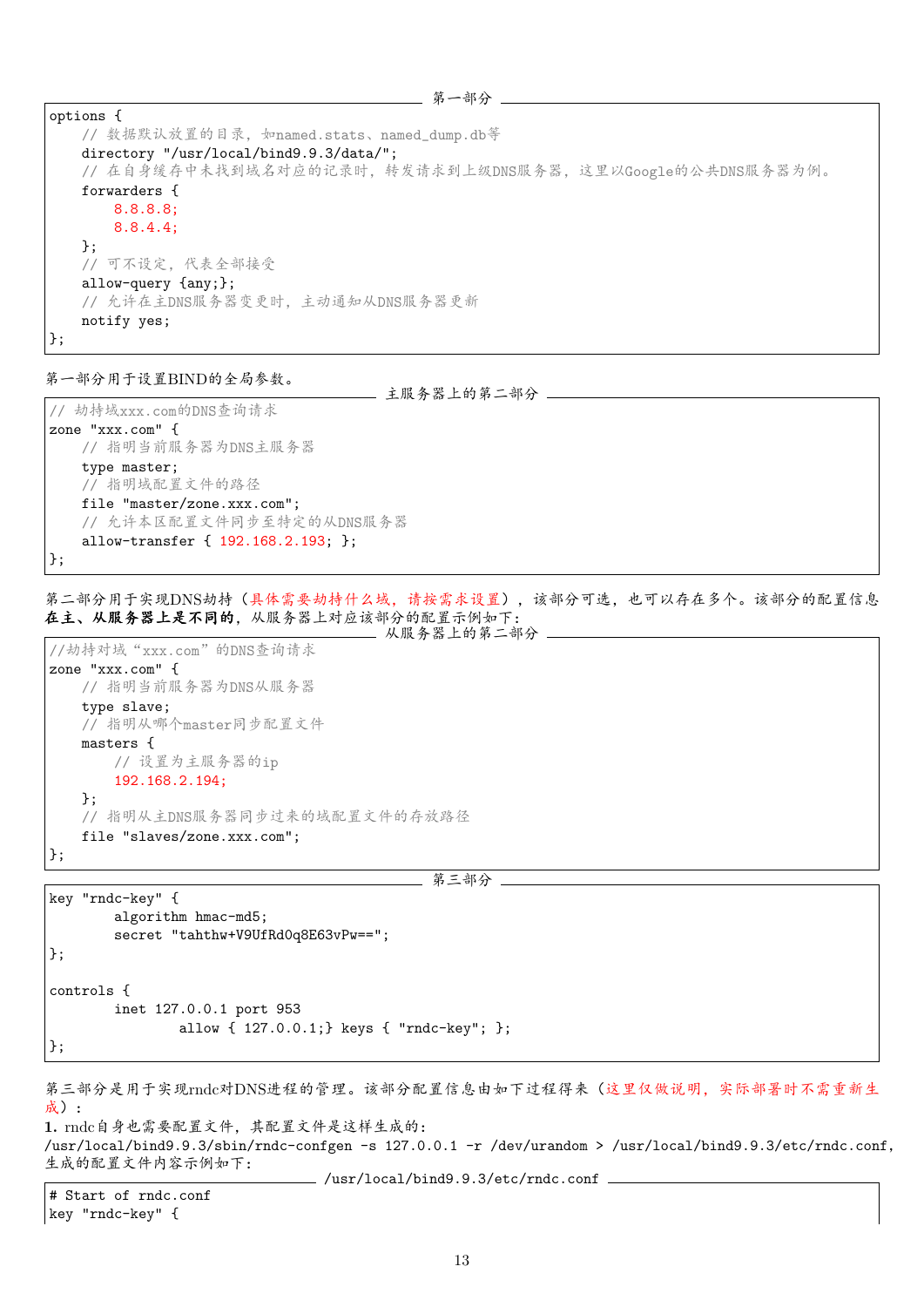```
algorithm hmac-md5;
    secret "tahthw+V9UfRd0q8E63vPw==";
\};
options {
  default-key "rndc-key";
  default-server 127.0.0.1;
  default-port 953;
\};
# End of rndc.conf
# Use with the following in named.conf, adjusting the allow list as needed:
# key "rndc-key" {
#algorithm hmac-md5;
   secret "tahthw+V9UfRd0q8E63vPw==";
## \};
#
# controls {
#inet 127.0.0.1 port 953
\#allow { 127.0.0.1; } keys { "rndc-key"; };
# } ;
# End of named.conf
```
2. 根据配置文件的注释说明将注释部分的配置(除去#)复制到named.conf的最后, 重启named, 然后就可以使用rndc命令 来管理DNS服务器了。

"主服务器上的第二部分"中指定的域配置文件master/zone.xxx.com, 其内容示例如下:

|     |    |     |               | /usr/local/bind9.9.3/data/master/zone.xxx.com |  |
|-----|----|-----|---------------|-----------------------------------------------|--|
| Q   | ΙN | SOA | XXX.COM.      | root.xxx.com.                                 |  |
|     |    |     |               | 130918011 ; Serial                            |  |
|     |    |     |               | 10 ; Refresh                                  |  |
|     |    |     |               | 5; Retry                                      |  |
|     |    |     |               | 604800 ; Expire                               |  |
|     |    |     |               | 3600) ; Minimum                               |  |
|     | IN | ΝS  | XXX.COM.      |                                               |  |
|     | IN | A   | 192.168.2.194 |                                               |  |
| WWW | ΙN | A   | 192.168.2.202 |                                               |  |

这段配置信息每一行的格式为 [name] [ttl] [class] [type] [data]。以下是每个字段的说明:

- · name: 可以是网域名称或是主机名称, 如果不写的话表示与上一个设定相同。
- ttl: 是数据要存活的时间(time to live),也就是cache server 将保留在它的cache 中的时间。如果不写的话表示和SOA 中的设定相同。
- · class: 指定网络的类型, 这个字段应该都是使用IN 代表internet。
- type: 设定该项数据的类型, 例如: MX, A. CNAME, PTR, NS 等。
- · data: 就是实际设定数据的部份。

以下针对每一行来做说明。首先请看@ IN SOA xxx.com. root.xxx.com. (…)这部分, 这个部分虽然跨过很多行, 但实 际上是一个设定项目,只是二个括号中间的设定可以被分为很多行以利阅读。这一行的设定是最基本的,也是最详尽的,在 该行中,开头的@代表网域名称xxx.com, IN表示为internet的数据类型。SOA后面接的是xxx.com., 表示这台xxx.com.机 器是xxx.com 网域中的主要名称服务器。而root@xxx.com表示管理者的Email是root@xxx.com。接下来看一下括号中的设定 所代表的意义:

- Serial: 这个设定的版本, 这次修改的数字必须比上次的数字大, 也就是每次该配置文件时, 都要将这个数字提高, 这 样从服务器才会将数据同步更新。一般而言, 我们会以日期加上几位的数字来表示, 如2004040301表示2004年4月3日 的第一次设定。
- Refresh: 这个数字是次要名称服务器要多久和主要名称服务器比对数据并更新。
- · Retry: 如果比对失败, 要在几秒后再向主要名称服务器查询。